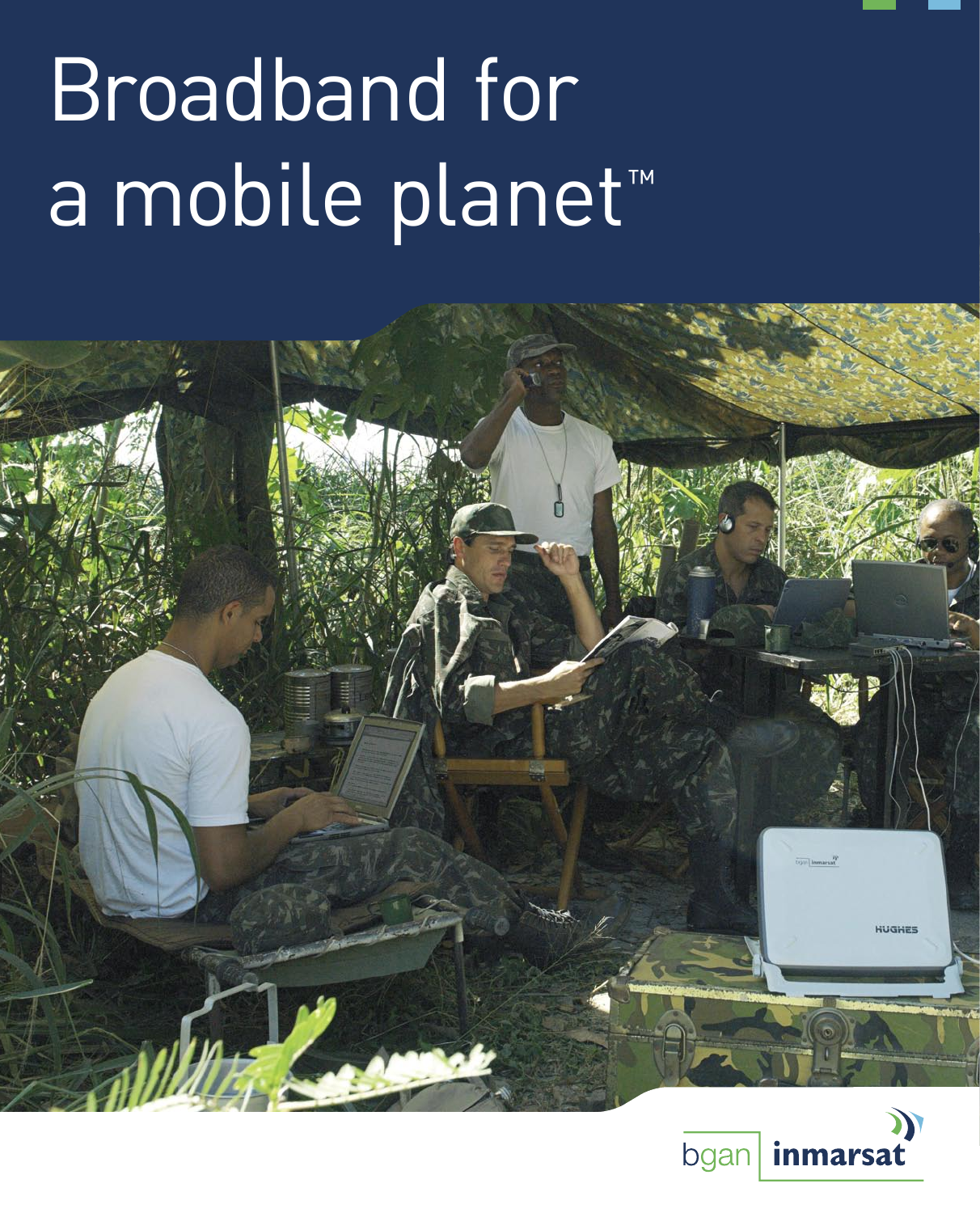# Introducing the Broadband Global Area Network

Inmarsat's Broadband Global Area Network – BGAN – is the world's first mobile communications service of any kind to provide both voice and broadband data simultaneously through a single, truly portable device on a global basis.

It is also the first mobile communications service to offer guaranteed data rates on demand.

In today's challenging military and security environment, broadband access is now taken for granted.

But for deployments to more remote locations, accessing the enterprise network or the Internet often means a return to slow dial-up connections, or worse still, no access at all.

With Inmarsat's BGAN service, you can set up a broadband mobile office in minutes – wherever you are on the planet.

Delivered via the world's most sophisticated commercial communications satellites, BGAN provides affordable, mobile broadband services at speeds up to half a megabit through highly portable, easy to use terminals.

Military and government personnel and other established users of mobile satellite communications will welcome the superior performance and lighter load of BGAN.

In fact, any unit, no matter how big or small, wanting dependable, secure broadband access when deployed in locations with unreliable or no telecoms networks – can now reap the benefits of mobile satellite communications.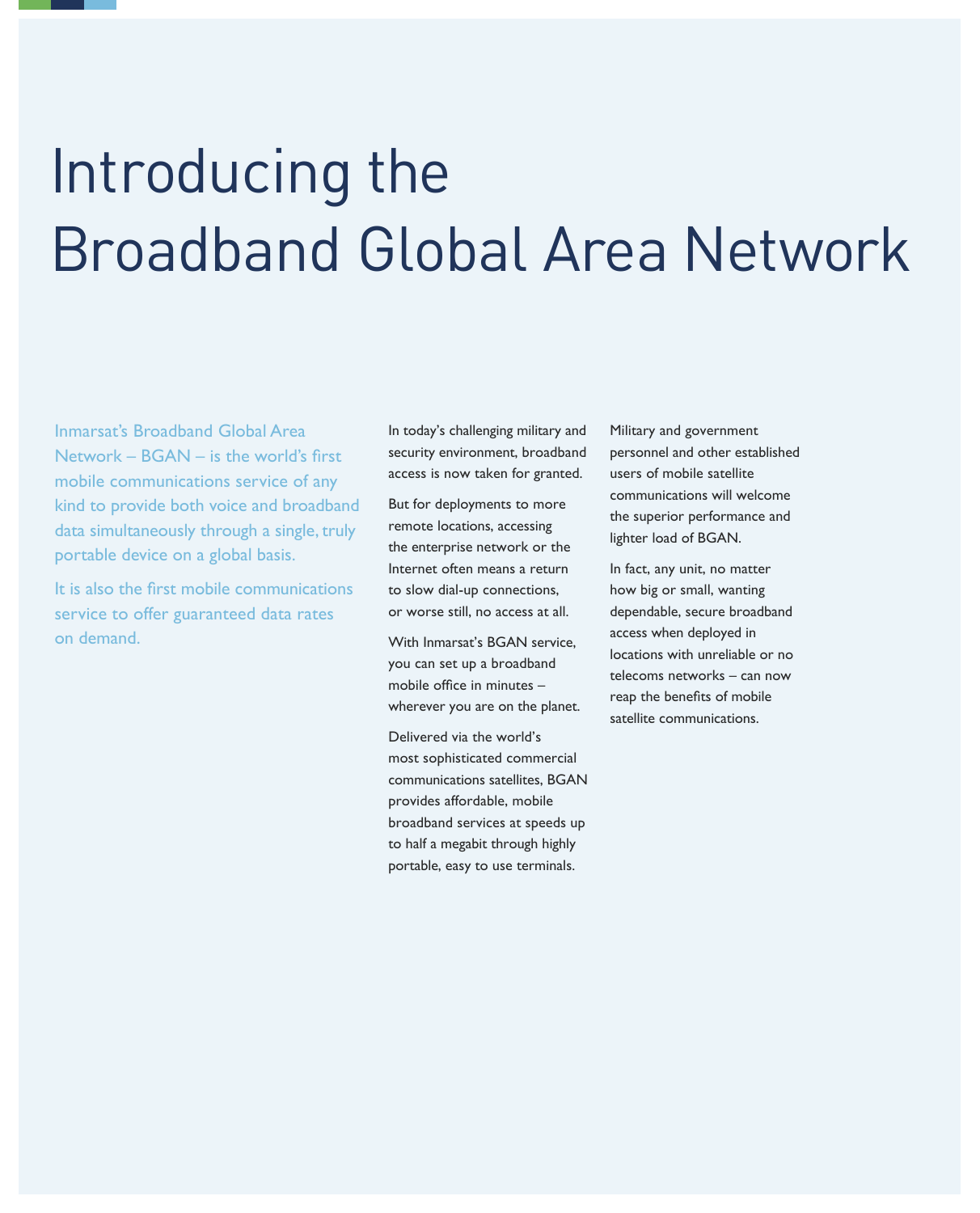Set up a broadband mobile environment in minutes – wherever you are on the planet.

 $75<sub>o</sub>$ 

wideye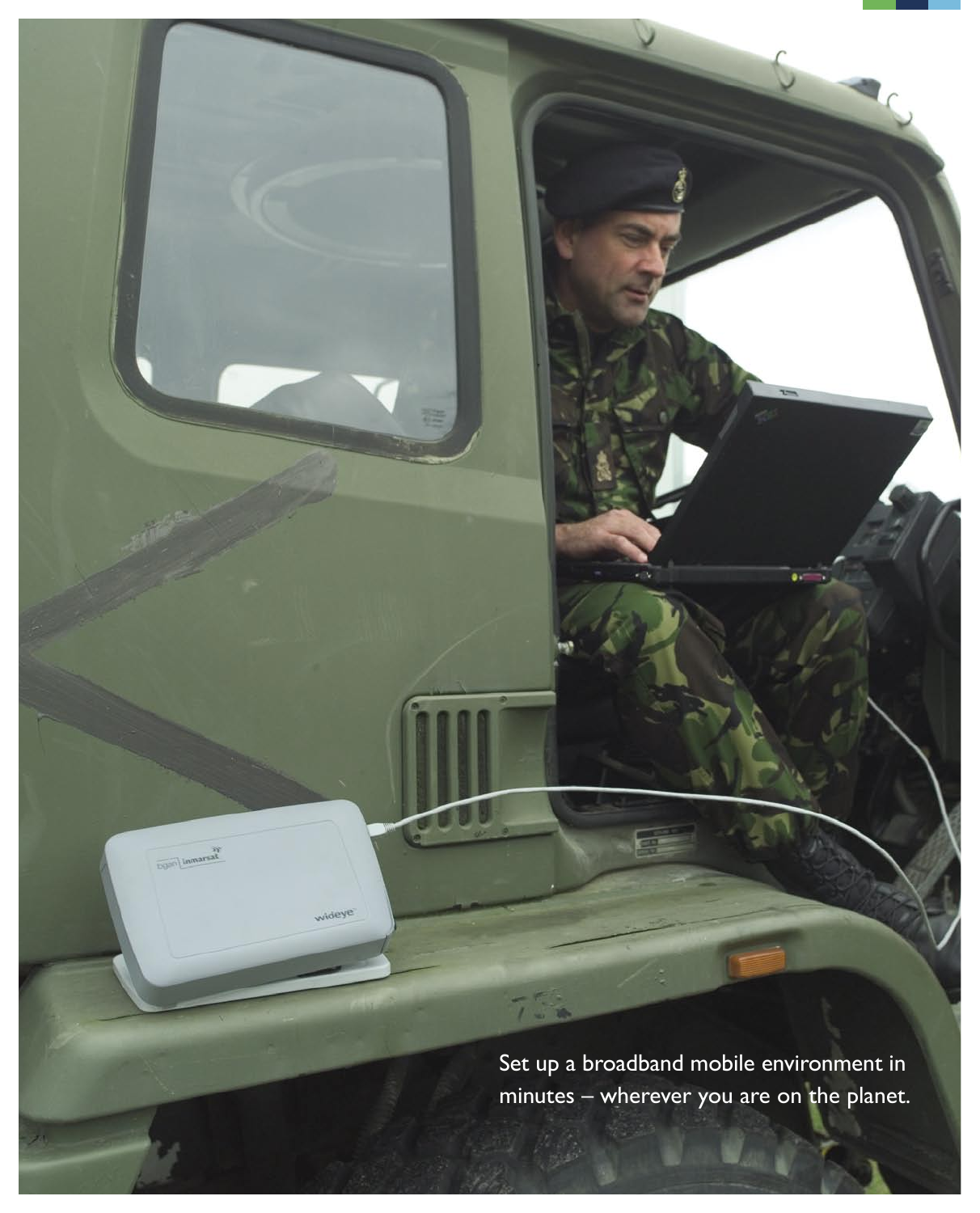# Enhancing communications and operational advantage

# Global coverage

BGAN delivers seamless worldwide network coverage. Users are able to get broadband wherever they go – not just in major cities or at the airport. BGAN is accessible in Europe, Africa, the Middle East, Asia, North and South America.

# Simultaneous voice and broadband data

With a single BGAN device, you can access data applications at speeds up to half a megabit and make a phone call at the same time. In a world-first for mobile services, you can also select guaranteed data rates on demand, with a choice of data rates to suit your application requirements. And to ensure bandwidth availability, network capacity can be re-directed to areas of heavy usage.

# Highly mobile

BGAN terminals are compact, lightweight and ideal for rapid deployment. Vehicular terminals provide voice and broadband data on-the-move. A fully functional broadband environment can be set up in minutes.

### Interoperability

BGAN supports the latest IP services, as well as traditional circuit-switched voice and data. Integrating seamlessly with your own enterprise networks, it supports legacy applications while providing a smooth upgrade path to IP. There are terminals for single users and small units, and the BGAN user interface can be customised according to your requirements.



# Planned BGAN service coverage



The map depicts Inmarsat's expectations of coverage, but does not represent a guarantee of service. The availability of service at the edge of coverage areas fluctuates depending on various conditions. The launch of the F-3 satellite will be determined in due course.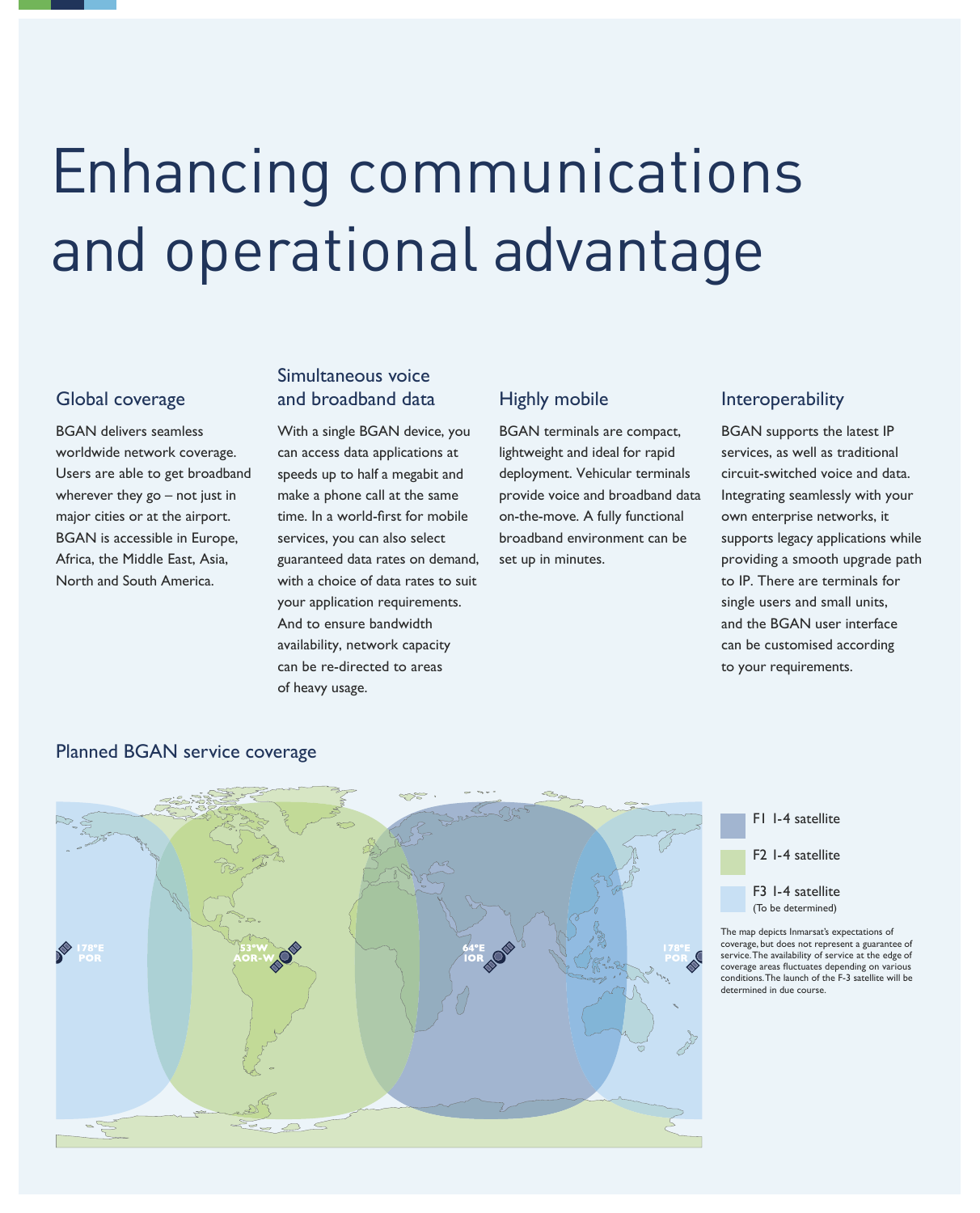# Trademark reliability

Inmarsat's name is synonymous with reliable communications, given our responsibilities in providing maritime safety services. The network capacity of our new satellites is 16 times greater than before, delivering a massive boost to an already highly available network. And the whole system is backed by 24/7 customer support from our partner organisations.

# Easy to use

BGAN is designed for simplicity and ease of use. No specialist technical expertise is required to set it up and use it. It's easy to manage costs, because you can track service usage and charges in real-time. You can use the same device worldwide and the user interface is standard across all terminals. And there are never any compatibility issues with local telecoms networks, because you connect directly to the satellite.

#### Encryption support

Inmarsat has vast experience in providing secure communications to military and government customers. BGAN meets these exacting requirements and supports legacy voice and ISDN cryptos, as well as VPN products and governmentapproved type 1 cryptos.





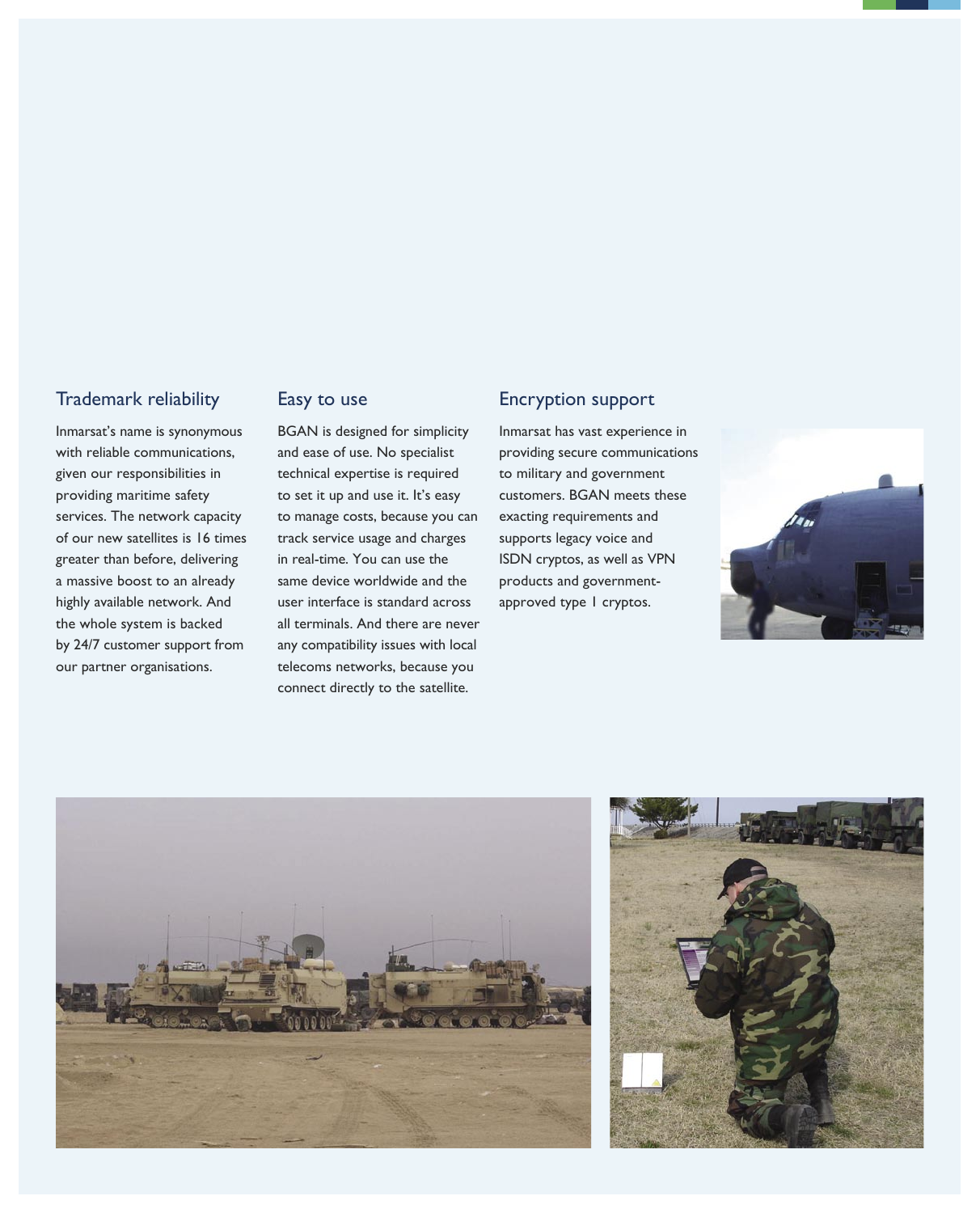# Delivering a global broadband mobile environment

BGAN extends the boundaries of the broadband mobile office/environment that 3G services are beginning to deliver.

#### Data

With the Standard IP service you can access your enterprise network via a secure VPN connection at speeds up to 492kbps, to use e-mail and other office applications, browse the Internet and send large file attachments.

#### Streaming IP

For applications where quality of service is paramount, such as video teleconferencing (VTC) or time-critical data exchange, BGAN offers a Streaming IP service up to 256kbps on demand. You have the flexibility to choose the data rate on a situational or case-by-case basis, depending on your application. BGAN also supports ISDN.



# Phone

With BGAN, you can make a phone call at the same time as accessing your data applications. You can use a standard desktop phone or connect to secure telephones such as STU IIB/III and STE. Voicemail and other standard 3G mobile supplementary services are also available.



### **Text**

BGAN enables you to send and receive text messages via your laptop – up to the standard 160 characters – to or from any mobile phone.

### BGAN terminals

BGAN is accessible via a range of small, lightweight satellite terminals, which provide performance options to suit different operational needs. Terminals can be connected quickly and easily to a laptop, or multiple laptops, via wired or wireless connections, depending on your choice of terminal.

The smallest terminals are designed to suit a single user, for whom portability is the primary concern. Larger terminals within the range offer higher bandwidth and are particularly suitable for small teams and units, which may need to establish temporary command posts for longer periods. Terminals can be used indoors and outdoors, being robust enough to withstand challenging environments and extremes of temperature. Vehicular terminals provide voice and broadband data communications on-the-move.

#### How to buy BGAN

BGAN is available through select Distribution Partners and Service Providers in more than 80 countries.

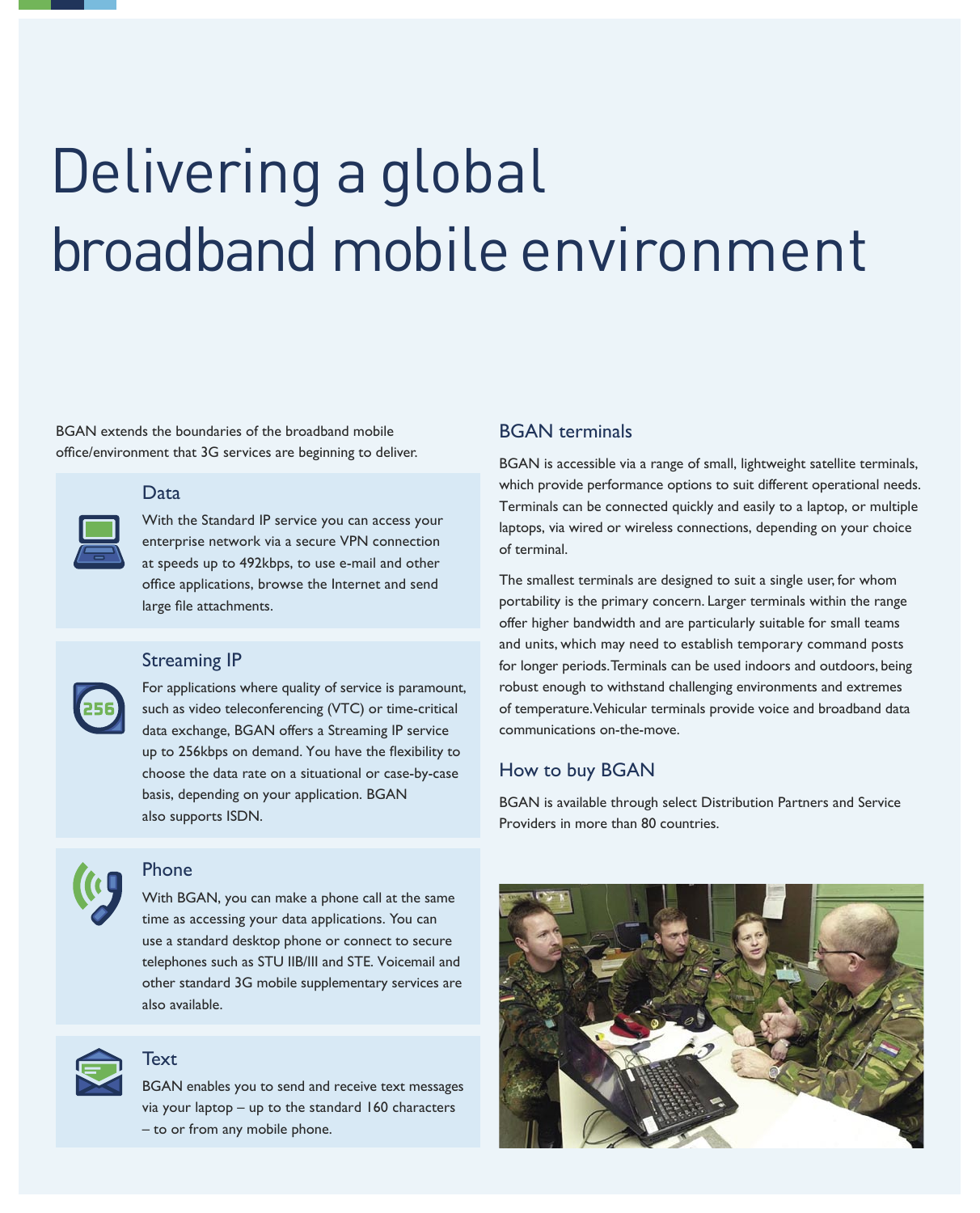Access your enterprise network at speeds up to 492kbps.